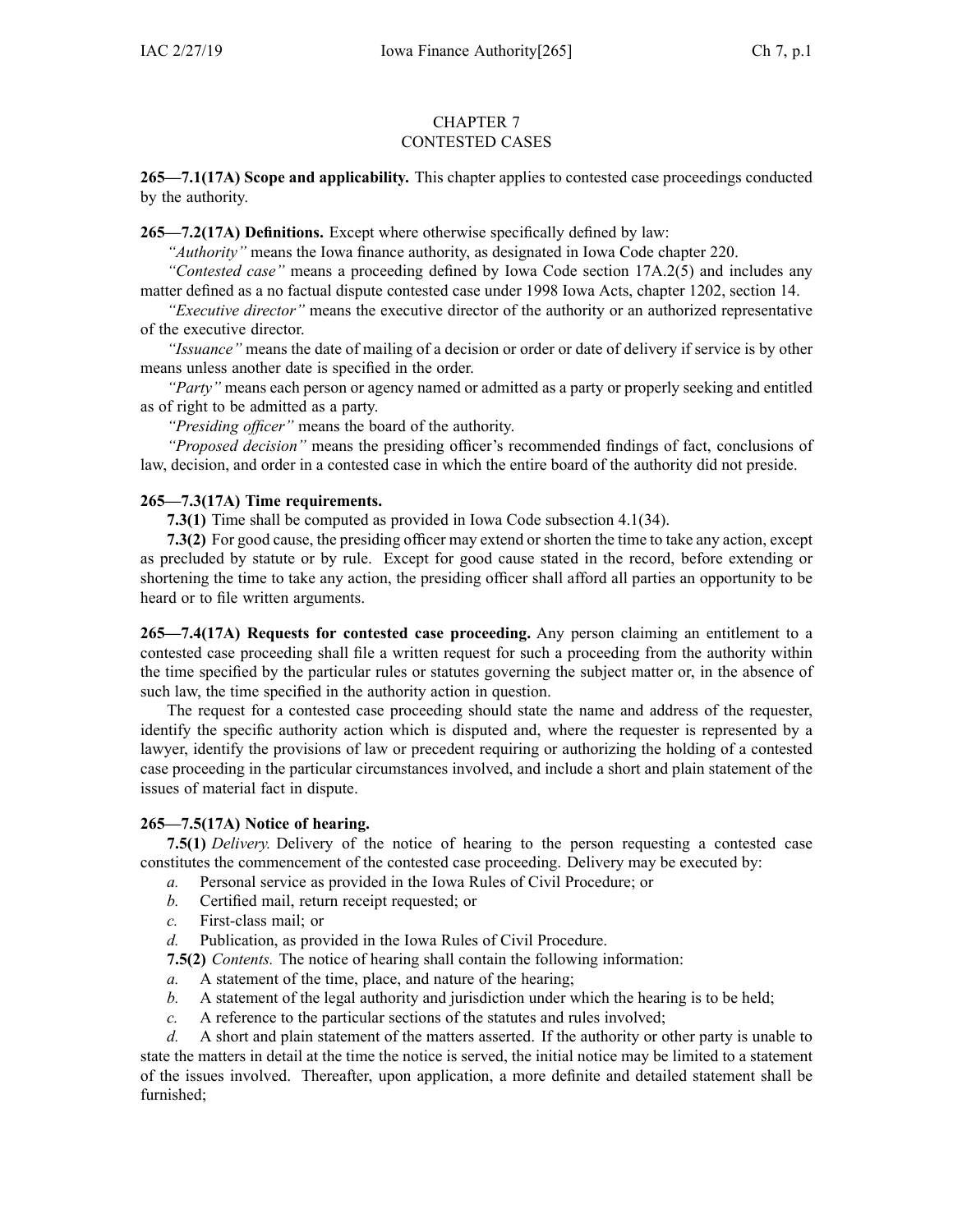*e.* Identification of all parties including the name, address and telephone number of the person who will act as advocate for the authority or the state and of parties' counsel where known;

*f.* Reference to the procedural rules governing conduct of the contested case proceeding;

*g.* Reference to the procedural rules governing informal settlement;

*h.* Identification of the presiding officer, if known. If not known, a description of who will serve as presiding officer (e.g., the board of the authority, members of the authority's board, administrative law judge from the department of inspections and appeals); and

Notification of the time period in which a party may request, pursuant to 1998 Iowa Acts, chapter 1202, section 15(1) and rule [7.6\(17A\)](https://www.legis.iowa.gov/docs/iac/rule/265.7.6.pdf), that the presiding officer be an administrative law judge.

## **265—7.6(17A) Presiding officer.**

**7.6(1)** In each contested case in which Iowa Code chapter [17A](https://www.legis.iowa.gov/docs/ico/chapter/17A.pdf) requires an evidentiary hearing, the chairperson of the authority will determine whether the hearing shall be held before the authority, one or more members of the authority's board, or an administrative law judge. Any party who wishes to reques<sup>t</sup> that the presiding officer assigned to render <sup>a</sup> proposed decision be an administrative law judge employed by the department of inspections and appeals must file <sup>a</sup> written reques<sup>t</sup> within 20 days after service of <sup>a</sup> notice of hearing which identifies or describes the presiding officer as the authority's board or members of the authority's board.

**7.6(2)** The executive director may deny the reques<sup>t</sup> only upon <sup>a</sup> finding that one or more of the following apply:

*a.* Neither the authority nor any officer of the authority under whose authority the contested case is to take place is <sup>a</sup> named party to the proceeding or <sup>a</sup> real party in interest to that proceeding.

*b.* There is <sup>a</sup> compelling need to expedite issuance of <sup>a</sup> final decision in order to protect the public health, safety, or welfare.

*c.* The case involves significant policy issues of first impression that are inextricably intertwined with the factual issues presented.

*d.* The demeanor of the witnesses is likely to be dispositive in resolving the disputed factual issues.

*e.* Funds are unavailable to pay the costs of an administrative law judge and an interauthority appeal.

*f.* The reques<sup>t</sup> was not timely filed.

*g.* The reques<sup>t</sup> is not consistent with <sup>a</sup> specified statute.

**7.6(3)** The executive director shall issue <sup>a</sup> written ruling specifying the grounds for its decision within 20 days after a request for an administrative law judge is filed. If the ruling is contingent upon the availability of an administrative law judge with the qualifications identified in subrule [7.6\(4\)](https://www.legis.iowa.gov/docs/iac/rule/265.7.6.pdf), the parties shall be notified at least 10 days prior to hearing if <sup>a</sup> qualified administrative law judge will not be available.

**7.6(4)** An administrative law judge assigned to act as presiding officer in any of the authority's cases shall have the following technical expertness unless waived by the authority.

**7.6(5)** Except as provided otherwise by another provision of law, all rulings by an administrative law judge acting as presiding officer are subject to appeal to the board of the authority. A party must seek any available intra-authority appeal in order to exhaust adequate administrative remedies.

**7.6(6)** Unless otherwise provided by law, members of the authority's board, when reviewing <sup>a</sup> proposed decision upon intra-authority appeal, shall have the powers of and shall comply with the provisions of this chapter which apply to presiding officers.

**265—7.7(17A) Waiver of procedures.** Unless otherwise precluded by law, the parties in <sup>a</sup> contested case proceeding may waive any provision of this chapter. However, the authority in its discretion may refuse to give effect to such <sup>a</sup> waiver when it deems the waiver to be inconsistent with the public interest.

**265—7.8(17A) Telephone or video proceedings.** The presiding officer may resolve preliminary procedural motions by telephone conference in which all parties have an opportunity to participate. Other telephone proceedings or interactive video proceedings, including the hearing for the contested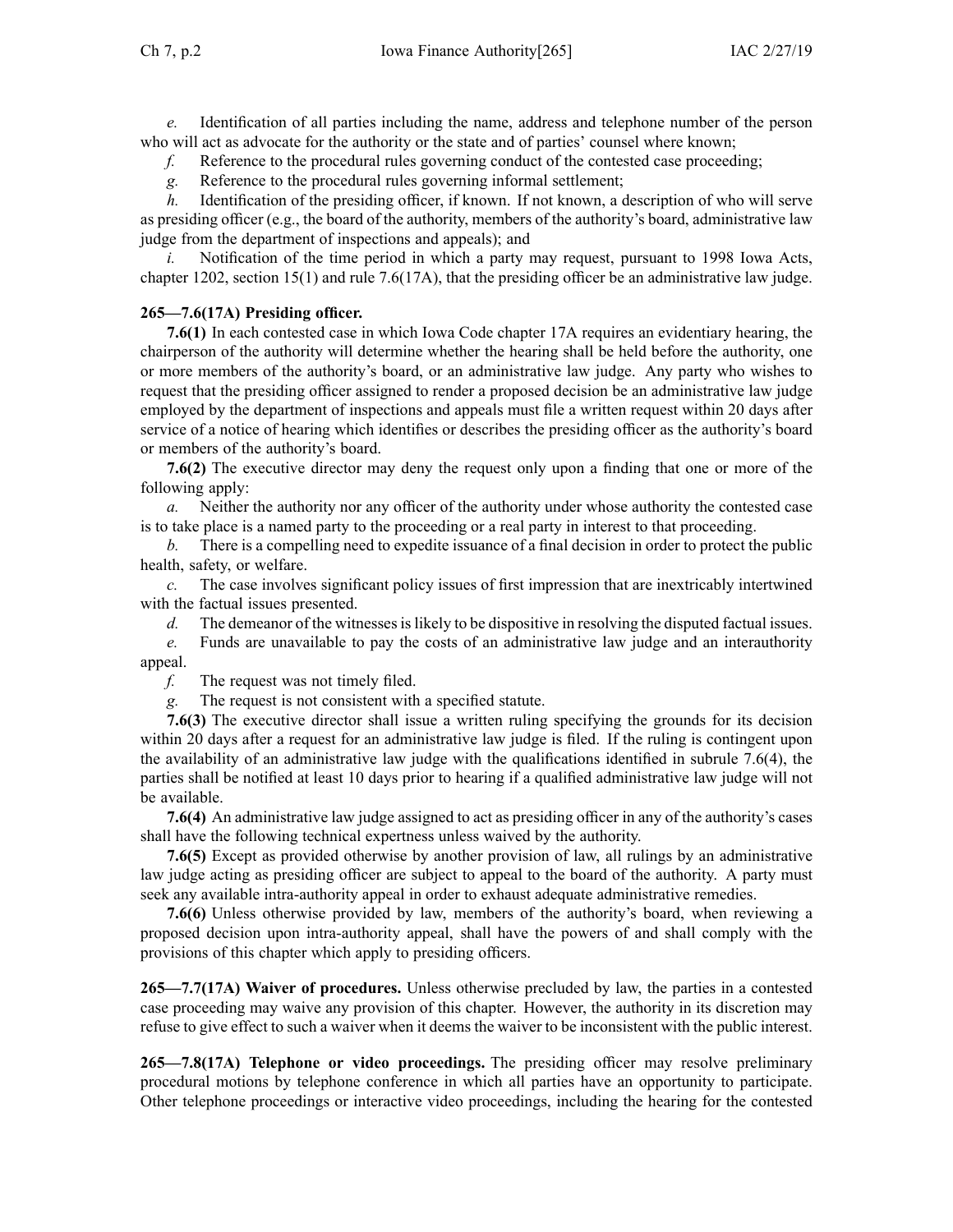case proceeding, may be held with the consent of all parties. The presiding officer will determine the location of the parties and witnesses for telephone hearings. The convenience of the witnesses or parties, as well as the nature of the case, will be considered when location is chosen. The cost of the telephone hearing or an interactive video hearing may be assessed equally to each party.

# **265—7.9(17A) Disqualification.**

**7.9(1)** A presiding officer or other person shall withdraw from participation in the making of any proposed or final decision in <sup>a</sup> contested case if that person:

*a.* Has a personal bias or prejudice concerning a party or a representative of a party;

*b.* Has personally investigated, prosecuted or advocated in connection with that case, the specific controversy underlying that case, another pending factually related contested case, or <sup>a</sup> pending factually related controversy that may culminate in <sup>a</sup> contested case involving the same parties;

Is subject to the authority, direction or discretion of any person who has personally investigated, prosecuted or advocated in connection with that contested case, the specific controversy underlying that contested case, or <sup>a</sup> pending factually related contested case or controversy involving the same parties;

*d.* Has acted as counsel to any person who is <sup>a</sup> private party to that proceeding within the pas<sup>t</sup> two years;

*e.* Has <sup>a</sup> personal financial interest in the outcome of the case or any other significant personal interest that could be substantially affected by the outcome of the case;

*f.* Has <sup>a</sup> spouse or relative within the third degree of relationship that:

- (1) Is <sup>a</sup> party to the case, or an officer, director or trustee of <sup>a</sup> party;
- (2) Is <sup>a</sup> lawyer in the case;
- (3) Is known to have an interest that could be substantially affected by the outcome of the case; or
- (4) Is likely to be <sup>a</sup> material witness in the case; or

*g.* Has any other legally sufficient cause to withdraw from participation in the decision making in that case.

**7.9(2)** The term "personally investigated" means taking affirmative steps to interview witnesses directly or to obtain documents or other information directly. The term "personally investigated" does not include general direction and supervision of assigned investigators, unsolicited receipt of information which is relayed to assigned investigators, review of another person's investigative work product in the course of determining whether there is probable cause to initiate <sup>a</sup> proceeding, or exposure to factual information while performing other authority functions, including fact gathering for purposes other than investigation of the matter which culminates in <sup>a</sup> contested case. Factual information relevant to the merits of <sup>a</sup> contested case received by <sup>a</sup> person who later serves as presiding officer in that case shall be disclosed if required by Iowa Code section [17A.17](https://www.legis.iowa.gov/docs/ico/section/17A.17.pdf) as amended by 1998 Iowa Acts, chapter 1202, section 9, and [subrules](https://www.legis.iowa.gov/docs/iac/rule/265.7.9.pdf) 7.9(3) and [7.23\(9\)](https://www.legis.iowa.gov/docs/iac/rule/265.7.23.pdf).

**7.9(3)** In <sup>a</sup> situation where <sup>a</sup> presiding officer or other person knows of information which might reasonably be deemed to be <sup>a</sup> basis for disqualification and decides voluntary withdrawal is unnecessary, that person shall submit the relevant information for the record by affidavit and shall provide for the record <sup>a</sup> statement of the reasons for the determination that withdrawal is unnecessary.

**7.9(4)** If <sup>a</sup> party asserts disqualification on any appropriate ground, including those listed in [subrule](https://www.legis.iowa.gov/docs/iac/rule/265.7.9.pdf) [7.9\(1\)](https://www.legis.iowa.gov/docs/iac/rule/265.7.9.pdf), the party shall file <sup>a</sup> motion supported by an affidavit pursuan<sup>t</sup> to 1998 Iowa Acts, chapter 1202, section 19(7). The motion must be filed as soon as practicable after the reason alleged in the motion becomes known to the party. If, during the course of the hearing, <sup>a</sup> party first becomes aware of evidence of bias or other grounds for disqualification, the party may move for disqualification but must establish the grounds by the introduction of evidence into the record.

If the presiding officer determines that disqualification is appropriate, the presiding officer or other person shall withdraw. If the presiding officer determines that withdrawal is not required, the presiding officer shall enter an order to that effect. A party asserting disqualification may seek an interlocutory appeal under rule [265—7.25\(17A\)](https://www.legis.iowa.gov/docs/iac/rule/265.7.25.pdf) and seek <sup>a</sup> stay under rule [265—7.29\(17A\)](https://www.legis.iowa.gov/docs/iac/rule/265.7.29.pdf).

**265—7.10(17A) Consolidation—severance.**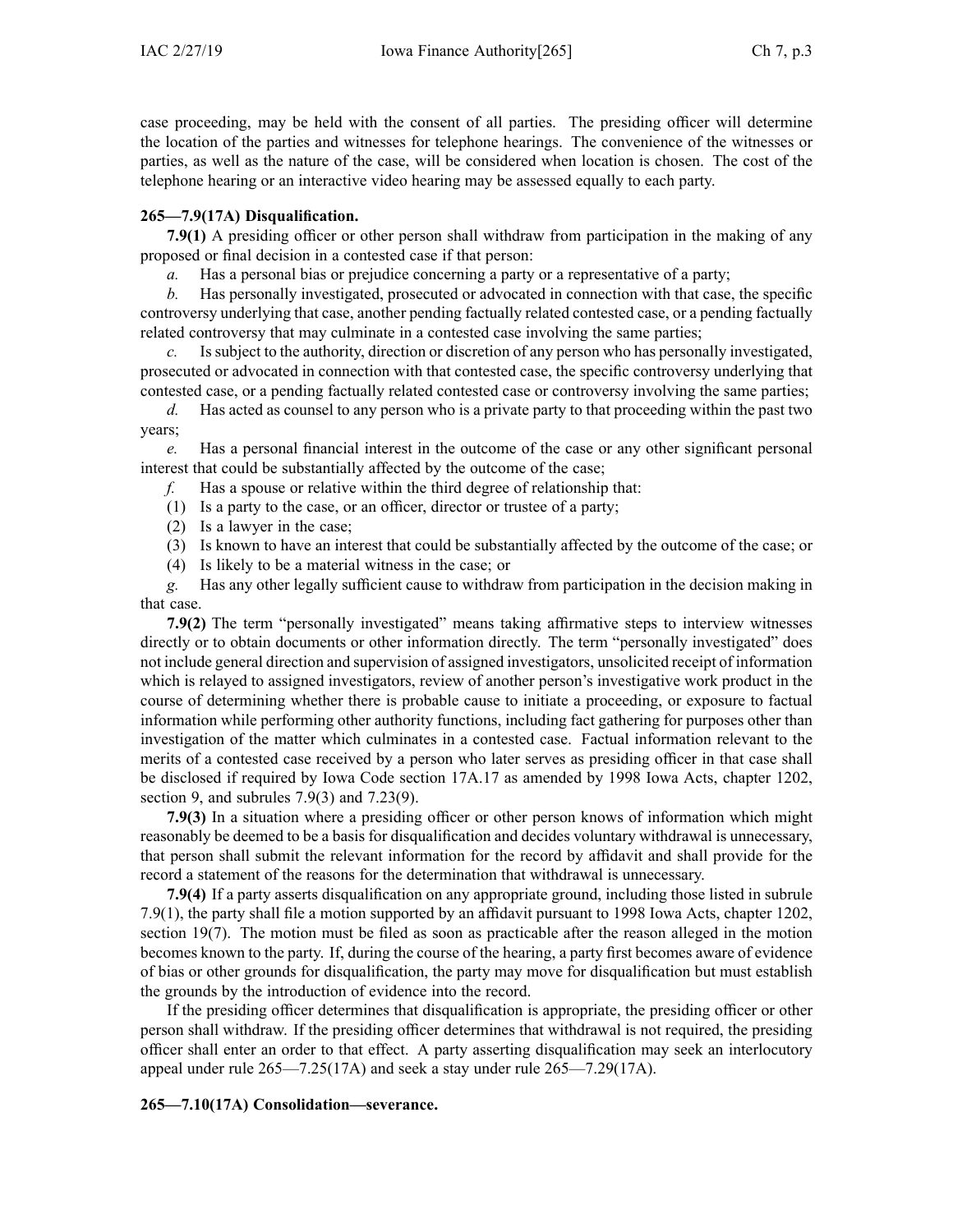**7.10(1)** *Consolidation.* The presiding officer may consolidate any or all matters at issue in two or more contested case proceedings where:

- *a.* The matters at issue involve common parties or common questions of fact or law;
- *b.* Consolidation would expedite and simplify consideration of the issues involved; and
- *c.* Consolidation would not adversely affect the rights of any of the parties to those proceedings.

**7.10(2)** *Severance.* The presiding officer may, for good cause shown, order any contested case proceedings or portions thereof severed.

## **265—7.11(17A) Pleadings.**

**7.11(1)** Pleadings may be required by rule, by the notice of hearing, or by order of the presiding officer.

**7.11(2)** Petition.

*a.* Any petition required in <sup>a</sup> contested case proceeding shall be filed within 20 days of delivery of the notice of hearing or subsequent order of the presiding officer, unless otherwise ordered.

- *b.* A petition shall state in separately numbered paragraphs the following:
- (1) The persons or entities on whose behalf the petition is filed;
- (2) The particular provisions of statutes and rules involved;
- (3) The relief demanded and the facts and law relied upon for such relief; and
- (4) The name, address and telephone number of the petitioner and the petitioner's attorney, if any.

**7.11(3)** Answer. An answer shall be filed within 20 days of service of the petition unless otherwise ordered. A party may move to dismiss or apply for <sup>a</sup> more definite and detailed statement when appropriate.

An answer shall show on whose behalf it is filed and specifically admit, deny, or otherwise answer all material allegations of the pleading to which it responds. It shall state any facts deemed to show an affirmative defense and contain as many additional defenses as the pleader may claim.

An answer shall state the name, address and telephone number of the person filing the answer, the person or entity on whose behalf it is filed, and the attorney representing that person, if any.

Any allegation in the petition not denied in the answer is considered admitted. The presiding officer may refuse to consider any defense not raised in the answer which could have been raised on the basis of facts known when the answer was filed if any party would be prejudiced.

**7.11(4)** Amendment. Any notice of hearing, petition, or other charging document may be amended before <sup>a</sup> responsive pleading has been filed. Amendments to pleadings after <sup>a</sup> responsive pleading has been filed and to an answer may be allowed with the consent of the other parties or in the discretion of the presiding officer who may impose terms or gran<sup>t</sup> <sup>a</sup> continuance.

### **265—7.12(17A) Service and filing of pleadings and other papers.**

**7.12(1)** *When service required.* Except where otherwise provided by law, every pleading, motion, document, or other paper filed in <sup>a</sup> contested case proceeding and every paper relating to discovery in such <sup>a</sup> proceeding shall be served upon each of the parties of record to the proceeding, including the person designated as advocate or prosecutor for the state or the authority, simultaneously with their filing. Except for the original notice of hearing and an application for rehearing as provided in Iowa Code section [17A.16\(2\)](https://www.legis.iowa.gov/docs/ico/section/17A.16.pdf), the party filing <sup>a</sup> document is responsible for service on all parties.

**7.12(2)** *Service—how made.* Service upon <sup>a</sup> party represented by an attorney shall be made upon the attorney unless otherwise ordered. Service is made by delivery or by mailing <sup>a</sup> copy to the person's last-known address. Service by mail is complete upon mailing, excep<sup>t</sup> where otherwise specifically provided by statute, rule, or order.

**7.12(3)** *Filing—when required.* After the notice of hearing, all pleadings, motions, documents or other papers in <sup>a</sup> contested case proceeding shall be filed with the executive director, Iowa finance authority, at the address set forth in rule 265—1.3(16). All pleadings, motions, documents or other papers that are required to be served upon <sup>a</sup> party shall be filed simultaneously with the authority.

**7.12(4)** *Filing—when made.* Except where otherwise provided by law, <sup>a</sup> document is deemed filed at the time it is delivered to the Iowa finance authority at its office located at the address set forth in rule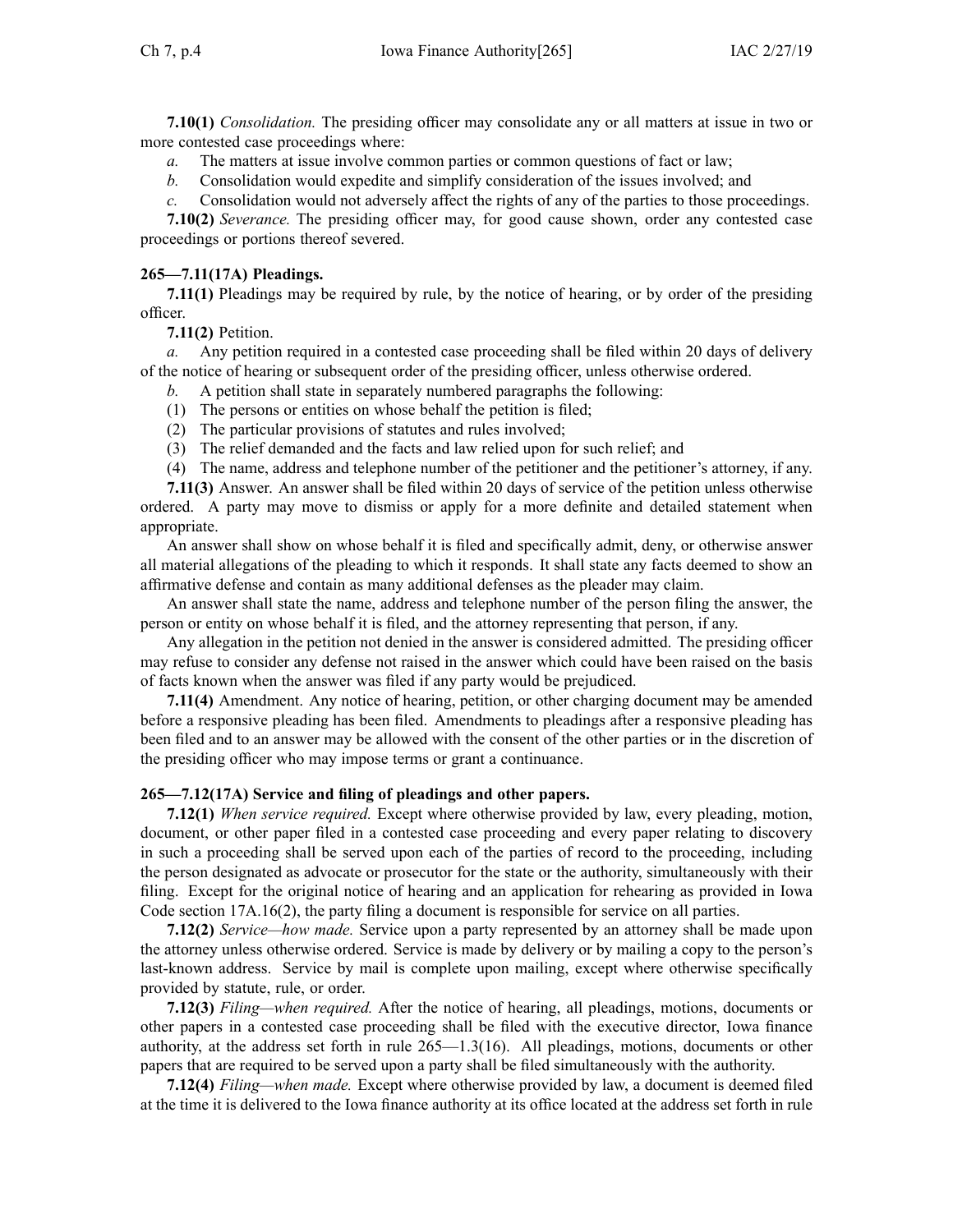265—1.3(16), delivered to an established courier service for immediate delivery to that office, or mailed by first-class mail or state interoffice mail to that office, so long as there is proof of mailing.

**7.12(5)** *Proof of mailing.* Proof of mailing includes either: <sup>a</sup> legible United States Postal Service postmark on the envelope, <sup>a</sup> certificate of service, <sup>a</sup> notarized affidavit, or <sup>a</sup> certification in substantially the following form:

I certify under penalty of perjury and pursuan<sup>t</sup> to the laws of Iowa that, on (date of mailing), I mailed copies of (describe document) addressed to the (authority office and address) and to the names and addresses of the parties listed below by depositing the same in (a United States pos<sup>t</sup> office mailbox with correct postage properly affixed or state interoffice mail).

(Date) (Signature)

[**ARC [4319C](https://www.legis.iowa.gov/docs/aco/arc/4319C.pdf)**, IAB 2/27/19, effective 4/3/19]

### **265—7.13(17A) Discovery.**

**7.13(1)** Discovery procedures applicable in civil actions are applicable in contested cases. Unless lengthened or shortened by these rules or by order of the presiding officer, time periods for compliance with discovery shall be as provided in the Iowa Rules of Civil Procedure.

**7.13(2)** Any motion relating to discovery shall allege that the moving party has previously made <sup>a</sup> good-faith attempt to resolve the discovery issues involved with the opposing party. Motions in regard to discovery shall be ruled upon by the presiding officer. Opposing parties shall be afforded the opportunity to respond within ten days of the filing of the motion unless the time is shortened as provided in [subrule](https://www.legis.iowa.gov/docs/iac/rule/265.7.13.pdf) [7.13\(1\)](https://www.legis.iowa.gov/docs/iac/rule/265.7.13.pdf). The presiding officer may rule on the basis of the written motion and any response, or may order argumen<sup>t</sup> on the motion.

**7.13(3)** Evidence obtained in discovery may be used in the contested case proceeding if that evidence would otherwise be admissible in that proceeding.

#### **265—7.14(17A) Subpoenas.**

**7.14(1)** *Issuance.*

*a.* An authority subpoena shall be issued to <sup>a</sup> party on request. Such <sup>a</sup> reques<sup>t</sup> must be in writing. In the absence of good cause for permitting later action, <sup>a</sup> reques<sup>t</sup> for <sup>a</sup> subpoena must be received at least three days before the scheduled hearing. The reques<sup>t</sup> shall include the name, address, and telephone number of the requesting party.

*b.* Except to the extent otherwise provided by law, parties are responsible for service of their own subpoenas and paymen<sup>t</sup> of witness fees and mileage expenses.

**7.14(2)** *Motion to quash or modify.* The presiding officer may quash or modify <sup>a</sup> subpoena for any lawful reason upon motion in accordance with the Iowa Rules of Civil Procedure. A motion to quash or modify <sup>a</sup> subpoena shall be set for argumen<sup>t</sup> promptly.

## **265—7.15(17A) Motions.**

**7.15(1)** No technical form for motions is required. However, prehearing motions must be in writing, state the grounds for relief, and state the relief sought.

**7.15(2)** Any party may file <sup>a</sup> written response to <sup>a</sup> motion within ten days after the motion is served, unless the time period is extended or shortened by rules of the authority or the presiding officer. The presiding officer may consider <sup>a</sup> failure to respond within the required time period in ruling on <sup>a</sup> motion.

**7.15(3)** The presiding officer may schedule oral argumen<sup>t</sup> on any motion.

**7.15(4)** Motions pertaining to the hearing, excep<sup>t</sup> motions for summary judgment, must be filed and served at least ten days prior to the date of hearing unless there is good cause for permitting later action or the time for such action is lengthened or shortened by rule of the authority or an order of the presiding officer.

**7.15(5)** Motions for summary judgment. Motions for summary judgment shall comply with the requirements of Iowa Rule of Civil Procedure 1.981 and shall be subject to disposition according to the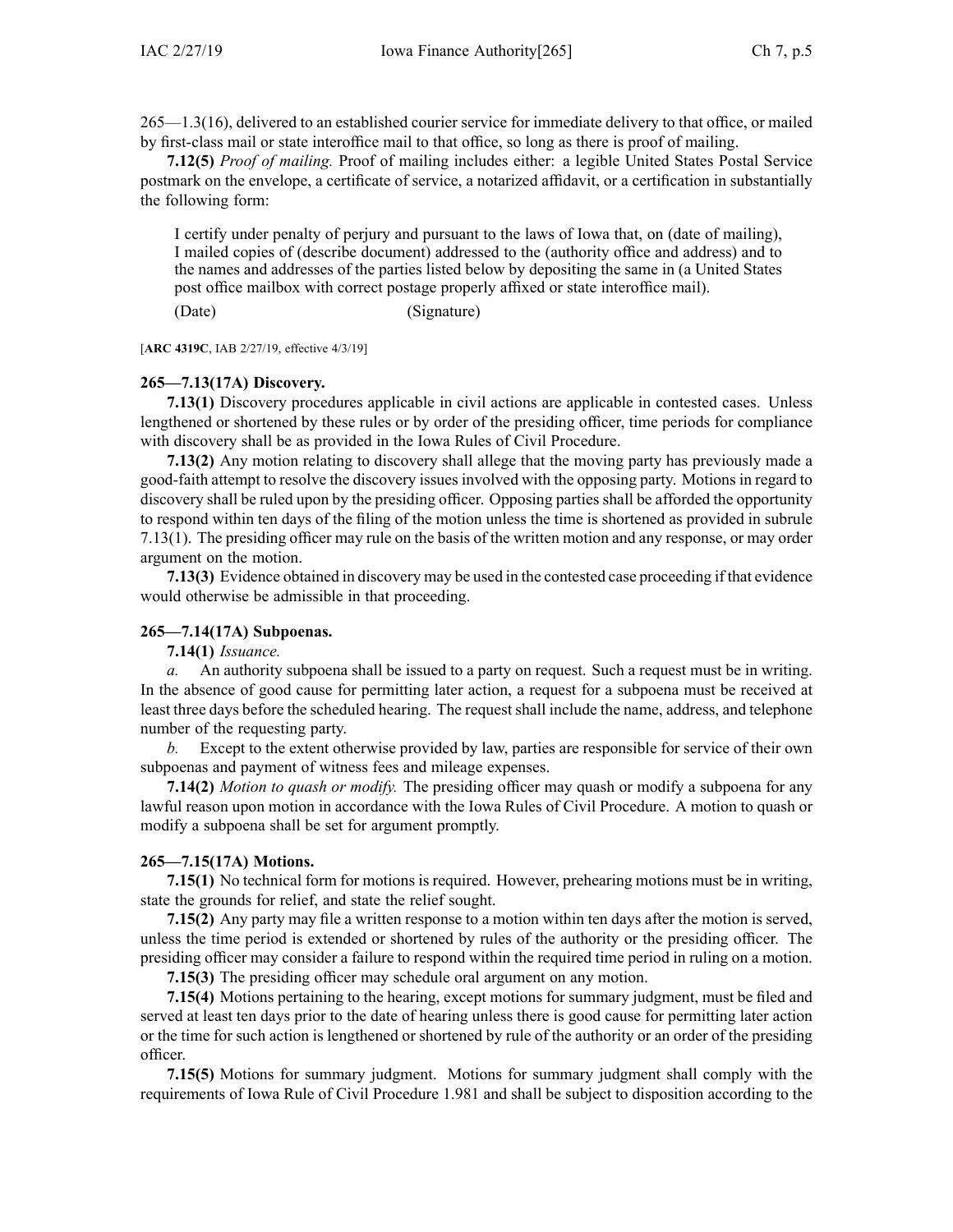requirements of that rule to the extent such requirements are not inconsistent with the provisions of this rule or any other provision of law governing the procedure in contested cases.

Motions for summary judgment must be filed and served at least 45 days prior to the scheduled hearing date, or other time period determined by the presiding officer. Any party resisting the motion shall file and serve <sup>a</sup> resistance within 15 days, unless otherwise ordered by the presiding officer, from the date <sup>a</sup> copy of the motion was served. The time fixed for hearing or nonoral submission shall be not less than 20 days after the filing of the motion, unless <sup>a</sup> shorter time is ordered by the presiding officer. A summary judgment order rendered on all issues in <sup>a</sup> contested case is subject to rehearing pursuan<sup>t</sup> to rule [265—7.28\(17A\)](https://www.legis.iowa.gov/docs/iac/rule/265.7.28.pdf) and appeal pursuan<sup>t</sup> to rule [265—7.27\(17A\)](https://www.legis.iowa.gov/docs/iac/rule/265.7.27.pdf).

# **265—7.16(17A) Prehearing conference.**

**7.16(1)** Any party may reques<sup>t</sup> <sup>a</sup> prehearing conference. A written reques<sup>t</sup> for prehearing conference or an order for prehearing conference on the presiding officer's own motion shall be filed not less than seven days prior to the hearing date. A prehearing conference shall be scheduled not less than three business days prior to the hearing date.

Written notice of the prehearing conference shall be given by or on behalf of the authority to all parties. For good cause the presiding officer may permit variances from this rule.

**7.16(2)** Each party shall bring to the prehearing conference:

*a.* A final list of the witnesses who the party anticipates will testify at hearing. Witnesses not listed may be excluded from testifying unless there was good cause for the failure to include their names; and

*b.* A final list of exhibits which the party anticipates will be introduced at hearing. Exhibits other than rebuttal exhibits that are not listed may be excluded from admission into evidence unless there was good cause for the failure to include them.

*c.* Witness or exhibit lists may be amended subsequent to the prehearing conference within the time limits established by the presiding officer at the prehearing conference. Any such amendments must be served on all parties.

**7.16(3)** In addition to the requirements of subrule [7.16\(2\)](https://www.legis.iowa.gov/docs/iac/rule/265.7.16.pdf), the parties at <sup>a</sup> prehearing conference may:

- *a.* Enter into stipulations of law or fact;
- *b.* Enter into stipulations on the admissibility of exhibits;
- *c.* Identify matters which the parties intend to reques<sup>t</sup> be officially noticed;
- *d.* Enter into stipulations for waiver of any provision of law; and
- *e.* Consider any additional matters which will expedite the hearing.

**7.16(4)** Prehearing conferences shall be conducted by telephone unless otherwise ordered. Parties shall exchange and receive witness and exhibit lists in advance of <sup>a</sup> telephone prehearing conference.

265—7.17(17A) Continuances. Unless otherwise provided, applications for continuances shall be made to the presiding officer.

**7.17(1)** A written application for <sup>a</sup> continuance shall:

*a.* Be made at the earliest possible time and no less than seven days before the hearing excep<sup>t</sup> in case of unanticipated emergencies;

- *b.* State the specific reasons for the request; and
- *c.* Be signed by the requesting party or the party's representative.

An oral application for a continuance may be made if the presiding officer waives the requirement for <sup>a</sup> written motion. However, <sup>a</sup> party making such an oral application for <sup>a</sup> continuance must confirm that reques<sup>t</sup> by written application within five days after the oral reques<sup>t</sup> unless that requirement is waived by the presiding officer. No application for continuance shall be made or granted without notice to all parties excep<sup>t</sup> in an emergency where notice is not feasible. The authority may waive notice of such requests for <sup>a</sup> particular case or an entire class of cases.

**7.17(2)** In determining whether to gran<sup>t</sup> <sup>a</sup> continuance, the presiding officer may consider:

- *a.* Prior continuances;
- *b.* The interests of all parties;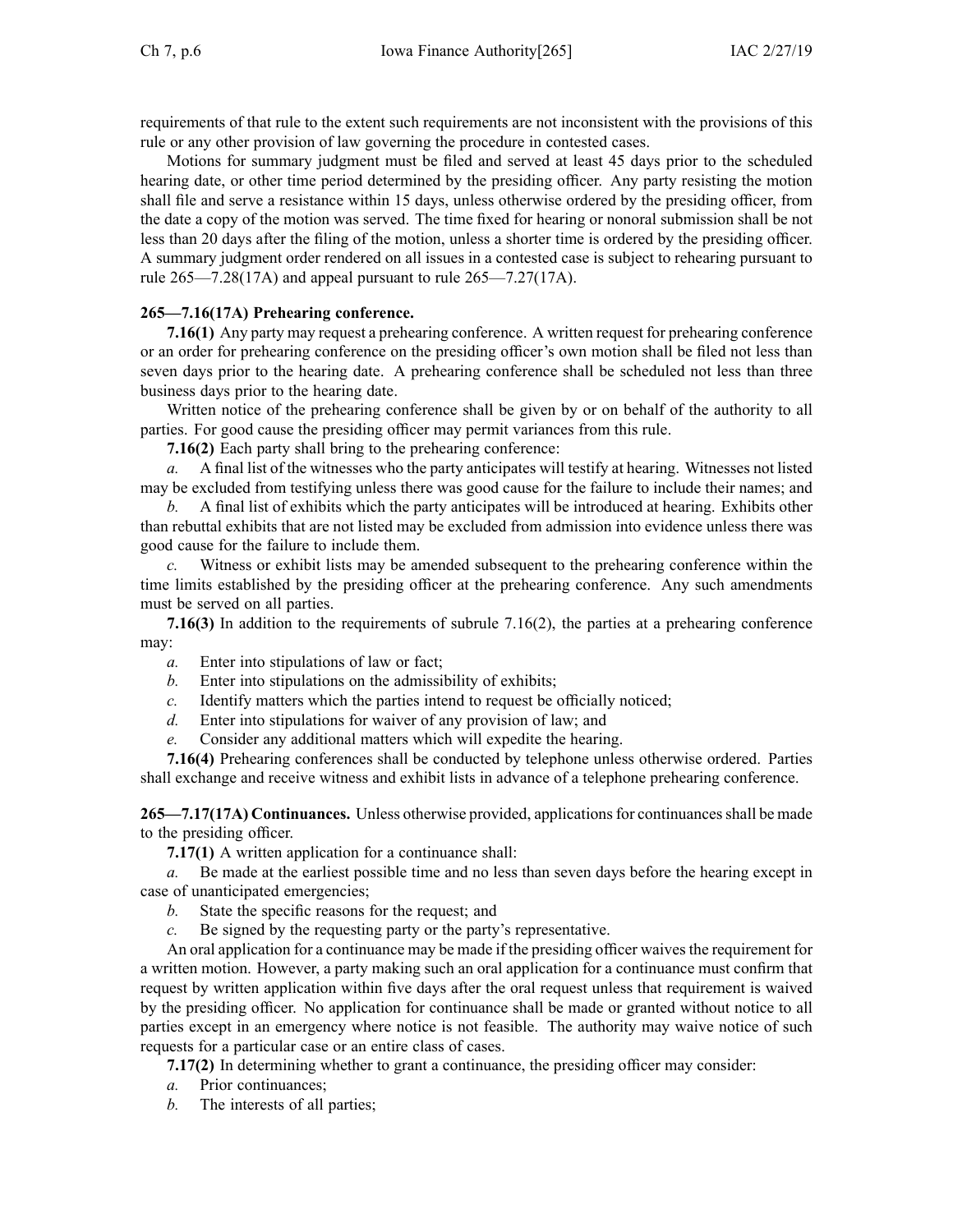- *c.* The likelihood of informal settlement;
- *d.* The existence of an emergency;
- *e.* Any objection;
- *f.* Any applicable time requirements;
- *g.* The existence of <sup>a</sup> conflict in the schedules of counsel, parties, or witnesses;
- *h.* The timeliness of the request; and
- *i.* Other relevant factors.

The presiding officer may require documentation of any grounds for continuance.

**265—7.18(17A) Withdrawals.** A party requesting <sup>a</sup> contested case proceeding may withdraw that reques<sup>t</sup> prior to the hearing only in accordance with authority rules. Unless otherwise provided, <sup>a</sup> withdrawal shall be with prejudice.

# **265—7.19(17A) Intervention.**

**7.19(1)** *Motion.* A motion for leave to intervene in <sup>a</sup> contested case proceeding shall state the grounds for the proposed intervention, the position and interest of the proposed intervenor, and the possible impact of intervention on the proceeding. A proposed answer or petition in intervention shall be attached to the motion. Any party may file <sup>a</sup> response within 14 days of service of the motion to intervene unless the time period is extended or shortened by the presiding officer.

**7.19(2)** *When filed.* Motion for leave to intervene shall be filed as early in the proceeding as possible to avoid adverse impact on existing parties or the conduct of the proceeding. Unless otherwise ordered, <sup>a</sup> motion for leave to intervene shall be filed before the prehearing conference, if any, or at least 20 days before the date scheduled for hearing. Any later motion must contain <sup>a</sup> statement of good cause for the failure to file in <sup>a</sup> timely manner. Unless inequitable or unjust, an intervenor shall be bound by any agreement, arrangement, or other matter previously raised in the case. Requests by untimely intervenors for continuances which would delay the proceeding will ordinarily be denied.

**7.19(3)** *Grounds for intervention.* The movant shall demonstrate that: (a) intervention would not unduly prolong the proceedings or otherwise prejudice the rights of existing parties; (b) the movant is likely to be aggrieved or adversely affected by <sup>a</sup> final order in the proceeding; and (c) the interests of the movant are not adequately represented by existing parties.

**7.19(4)** *Effect of intervention.* If appropriate, the presiding officer may order consolidation of the petitions and briefs of different parties whose interests are aligned with each other and limit the number of representatives allowed to participate actively in the proceedings. A person granted leave to intervene is <sup>a</sup> party to the proceeding. The order granting intervention may restrict the issues that may be raised by the intervenor or otherwise condition the intervenor's participation in the proceeding.

# **265—7.20(17A) Hearing procedures.**

**7.20(1)** The presiding officer presides at the hearing, and may rule on motions, require briefs, issue <sup>a</sup> proposed decision, and issue such orders and rulings as will ensure the orderly conduct of the proceedings.

**7.20(2)** All objections shall be timely made and stated on the record.

**7.20(3)** Parties have the right to participate or to be represented in all hearings or prehearing conferences related to their case. Partnerships, corporations, or associations may be represented by any member, officer, director, or duly authorized agent. Any party may be represented by an attorney or another person authorized by law.

**7.20(4)** Subject to terms and conditions prescribed by the presiding officer, parties have the right to introduce evidence on issues of material fact, cross-examine witnesses presen<sup>t</sup> at the hearing as necessary for <sup>a</sup> full and true disclosure of the facts, presen<sup>t</sup> evidence in rebuttal, and submit briefs and engage in oral argument.

**7.20(5)** The presiding officer shall maintain the decorum of the hearing and may refuse to admit or may expel anyone whose conduct is disorderly.

**7.20(6)** Witnesses may be sequestered during the hearing.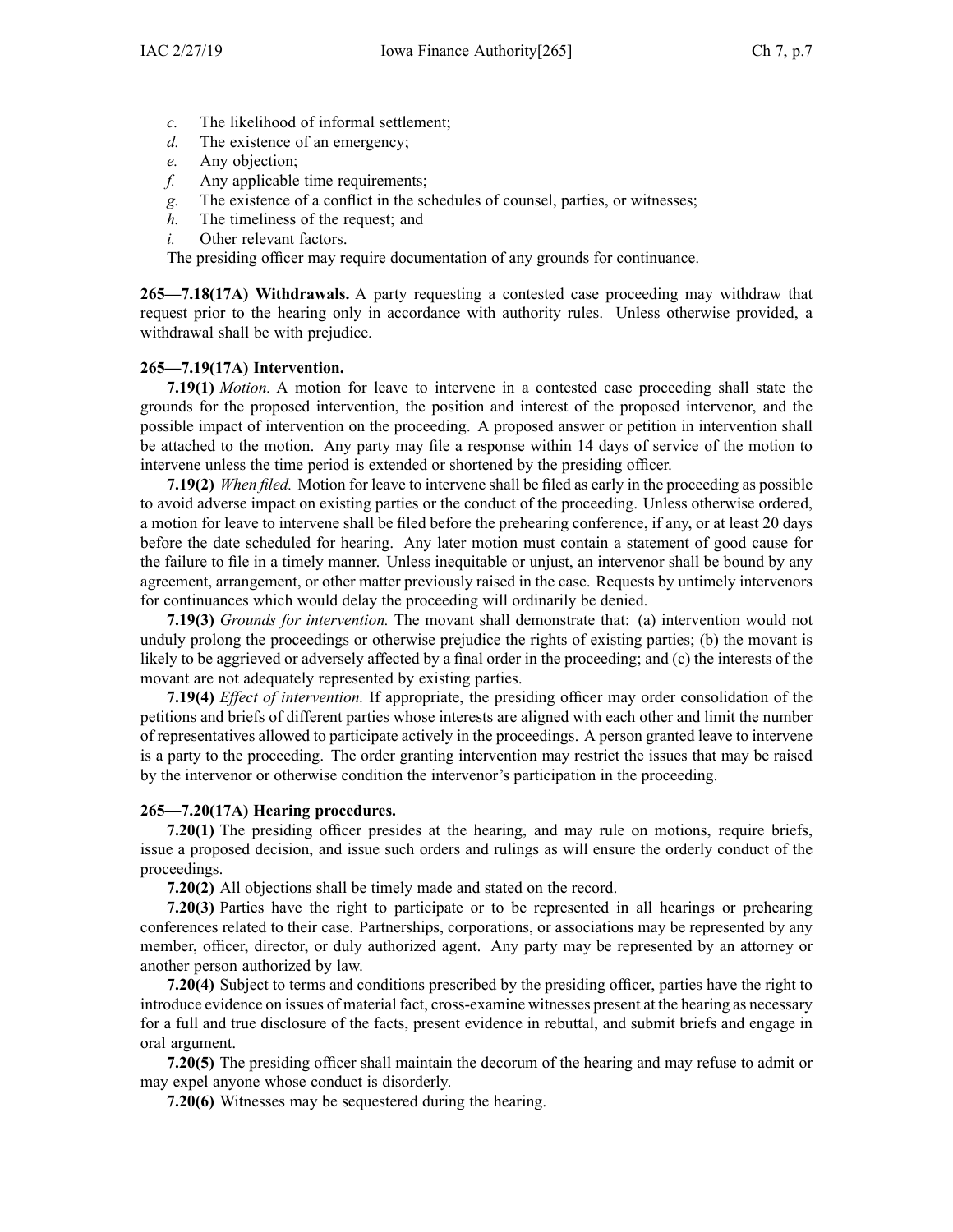**7.20(7)** The presiding officer shall conduct the hearing in the following manner:

*a.* The presiding officer shall give an opening statement briefly describing the nature of the proceedings;

*b.* The parties shall be given an opportunity to presen<sup>t</sup> opening statements;

*c.* Parties shall presen<sup>t</sup> their cases in the sequence determined by the presiding officer;

*d.* Each witness shall be sworn or affirmed by the presiding officer or the court reporter, and be subject to examination and cross-examination. The presiding officer may limit questioning in <sup>a</sup> manner consistent with law;

*e.* When all parties and witnesses have been heard, parties may be given the opportunity to presen<sup>t</sup> final arguments.

# **265—7.21(17A) Evidence.**

**7.21(1)** The presiding officer shall rule on admissibility of evidence and may, where appropriate, take official notice of facts in accordance with all applicable requirements of law.

**7.21(2)** Stipulation of facts is encouraged. The presiding officer may make <sup>a</sup> decision based on stipulated facts.

**7.21(3)** Evidence in the proceeding shall be confined to the issues as to which the parties received notice prior to the hearing unless the parties waive their right to such notice or the presiding officer determines that good cause justifies expansion of the issues. If the presiding officer decides to admit evidence on issues outside the scope of the notice over the objection of <sup>a</sup> party who did not have actual notice of those issues, that party, upon timely request, shall receive <sup>a</sup> continuance sufficient to amend pleadings and to prepare on the additional issue.

**7.21(4)** The party seeking admission of an exhibit must provide opposing parties with an opportunity to examine the exhibit prior to the ruling on its admissibility. Copies of documents should normally be provided to opposing parties.

All exhibits admitted into evidence shall be appropriately marked and be made par<sup>t</sup> of the record.

**7.21(5)** Any party may object to specific evidence or may reques<sup>t</sup> limits on the scope of any examination or cross-examination. Such an objection shall be accompanied by <sup>a</sup> brief statement of the grounds upon which it is based. The objection, the ruling on the objection, and the reasons for the ruling shall be noted in the record. The presiding officer may rule on the objection at the time it is made or may reserve <sup>a</sup> ruling until the written decision.

**7.21(6)** Whenever evidence is ruled inadmissible, the party offering that evidence may submit an offer of proof on the record. The party making the offer of proof for excluded oral testimony shall briefly summarize the testimony or, with permission of the presiding officer, presen<sup>t</sup> the testimony. If the excluded evidence consists of <sup>a</sup> document or exhibit, it shall be marked as par<sup>t</sup> of an offer of proof and inserted in the record.

# **265—7.22(17A) Default.**

**7.22(1)** If <sup>a</sup> party fails to appear or participate in <sup>a</sup> contested case proceeding after proper service of notice, the presiding officer may, if no adjournment is granted, enter <sup>a</sup> default decision or proceed with the hearing and render <sup>a</sup> decision in the absence of the party.

**7.22(2)** Where appropriate and not contrary to law, any party may move for default against <sup>a</sup> party who has requested the contested case proceeding and has failed to file <sup>a</sup> required pleading or has failed to appear after proper service.

**7.22(3)** Default decisions or decisions rendered on the merits after <sup>a</sup> party has failed to appear or participate in <sup>a</sup> contested case proceeding become final authority action unless, within 15 days after the date of notification or mailing of the decision, <sup>a</sup> motion to vacate is filed and served on all parties or an appeal of <sup>a</sup> decision on the merits is timely initiated within the time provided by rule [265—7.27\(17A\)](https://www.legis.iowa.gov/docs/iac/rule/265.7.27.pdf). A motion to vacate must state all facts relied upon by the moving party which establish that good cause existed for that party's failure to appear or participate at the contested case proceeding. Each fact so stated must be substantiated by at least one sworn affidavit of <sup>a</sup> person with personal knowledge of each such fact, which affidavit(s) must be attached to the motion.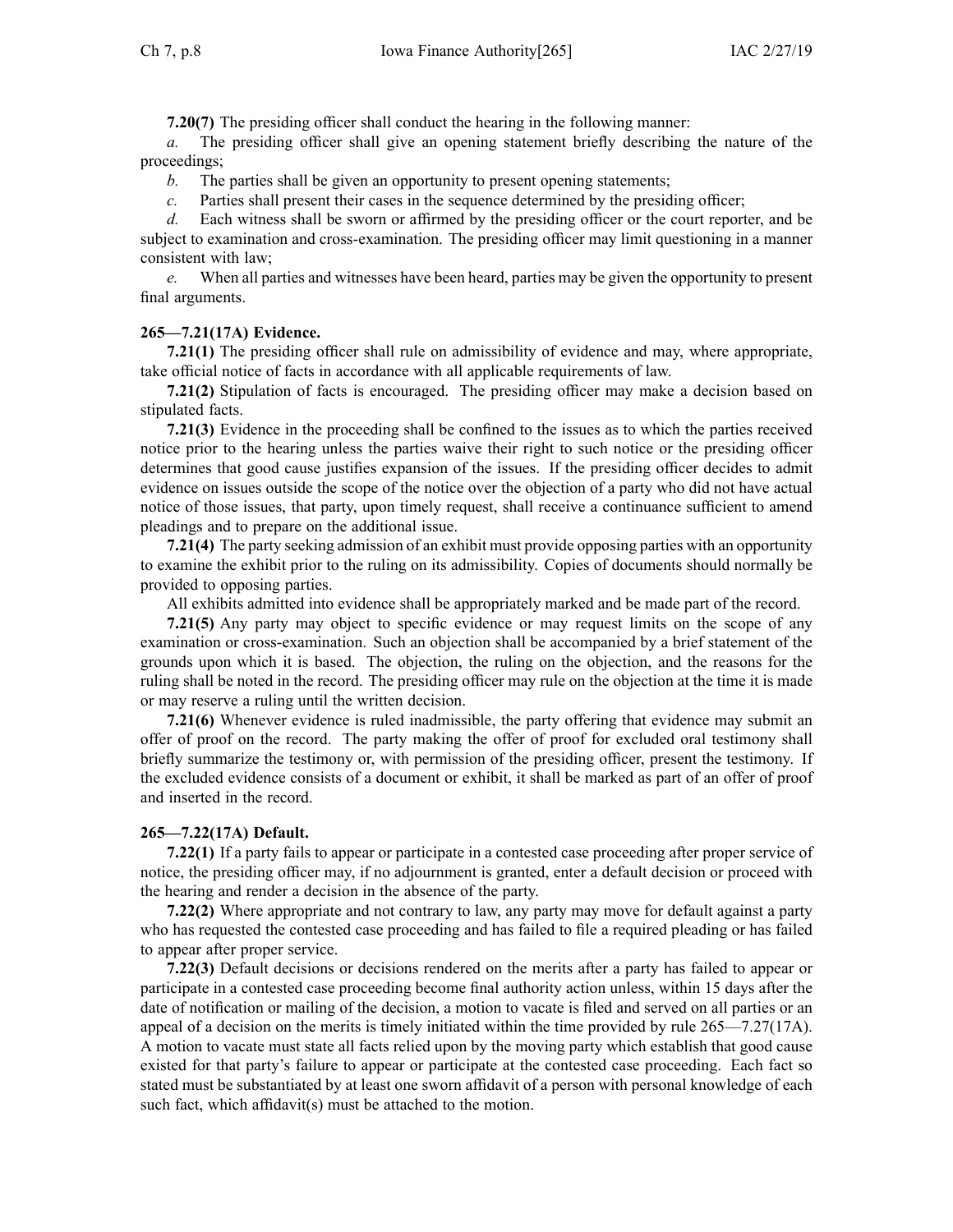**7.22(4)** The time for further appeal of <sup>a</sup> decision for which <sup>a</sup> timely motion to vacate has been filed is stayed pending <sup>a</sup> decision on the motion to vacate.

**7.22(5)** Properly substantiated and timely filed motions to vacate shall be granted only for good cause shown. The burden of proof as to good cause is on the moving party. Adverse parties shall have ten days to respond to <sup>a</sup> motion to vacate. Adverse parties shall be allowed to conduct discovery as to the issue of good cause and to presen<sup>t</sup> evidence on the issue prior to <sup>a</sup> decision on the motion, if <sup>a</sup> reques<sup>t</sup> to do so is included in that party's response.

**7.22(6)** "Good cause" for purposes of this rule shall have the same meaning as "good cause" for setting aside <sup>a</sup> default judgment under Iowa Rule of Civil Procedure 1.977.

**7.22(7)** A decision denying <sup>a</sup> motion to vacate is subject to further appeal within the time limit allowed for further appeal of <sup>a</sup> decision on the merits in the contested case proceeding. A decision granting <sup>a</sup> motion to vacate is subject to interlocutory appeal by the adverse party pursuan<sup>t</sup> to [rule](https://www.legis.iowa.gov/docs/iac/rule/265.7.25.pdf) [7.25\(17A\)](https://www.legis.iowa.gov/docs/iac/rule/265.7.25.pdf).

**7.22(8)** If <sup>a</sup> motion to vacate is granted and no timely interlocutory appeal has been taken, the presiding officer shall issue another notice of hearing and the contested case shall proceed accordingly.

**7.22(9)** A default decision may award any relief consistent with the reques<sup>t</sup> for relief made in the petition and embraced in its issues; but unless the defaulting party has appeared, it cannot exceed the relief demanded.

**7.22(10)** A default decision may provide either that the default decision is to be stayed pending <sup>a</sup> timely motion to vacate or that the default decision is to take effect immediately, subject to <sup>a</sup> reques<sup>t</sup> for stay under rule [265—7.29\(17A\)](https://www.legis.iowa.gov/docs/iac/rule/265.7.29.pdf).

#### **265—7.23(17A) Ex parte communication.**

**7.23(1)** Prohibited communications. Unless required for the disposition of ex parte matters specifically authorized by statute, following issuance of the notice of hearing, there shall be no communication, directly or indirectly, between the presiding officer and any party or representative of any party or any other person with <sup>a</sup> direct or indirect interest in such case in connection with any issue of fact or law in the case excep<sup>t</sup> upon notice and opportunity for all parties to participate. This does not prohibit persons jointly assigned such tasks from communicating with each other. Nothing in this provision is intended to preclude the presiding officer from communicating with members of the agency or seeking the advice or help of persons other than those with <sup>a</sup> personal interest in, or those engaged in personally investigating as defined in subrule [7.9\(2\)](https://www.legis.iowa.gov/docs/iac/rule/265.7.9.pdf), prosecuting, or advocating in, either the case under consideration or <sup>a</sup> pending factually related case involving the same parties as long as those persons do not directly or indirectly communicate to the presiding officer any ex parte communications they have received of <sup>a</sup> type that the presiding officer would be prohibited from receiving or that furnish, augment, diminish, or modify the evidence in the record.

**7.23(2)** Prohibitions on ex parte communications commence with the issuance of the notice of hearing in <sup>a</sup> contested case and continue for as long as the case is pending.

**7.23(3)** Written, oral or other forms of communication are "ex parte" if made without notice and opportunity for all parties to participate.

**7.23(4)** To avoid prohibited ex parte communications, notice must be given in <sup>a</sup> manner reasonably calculated to give all parties <sup>a</sup> fair opportunity to participate. Notice of written communications shall be provided in compliance with rule [265—7.12\(17A\)](https://www.legis.iowa.gov/docs/iac/rule/265.7.12.pdf) and may be supplemented by telephone, facsimile, electronic mail or other means of notification. Where permitted, oral communications may be initiated through conference telephone call including all parties or their representatives.

**7.23(5)** Persons who jointly act as presiding officer in <sup>a</sup> pending contested case may communicate with each other without notice or opportunity for parties to participate.

**7.23(6)** The executive director or other persons may be presen<sup>t</sup> in deliberations or otherwise advise the presiding officer without notice or opportunity for parties to participate as long as they are not disqualified from participating in the making of <sup>a</sup> proposed or final decision under any provision of law and they comply with subrule [7.23\(1\)](https://www.legis.iowa.gov/docs/iac/rule/265.7.23.pdf).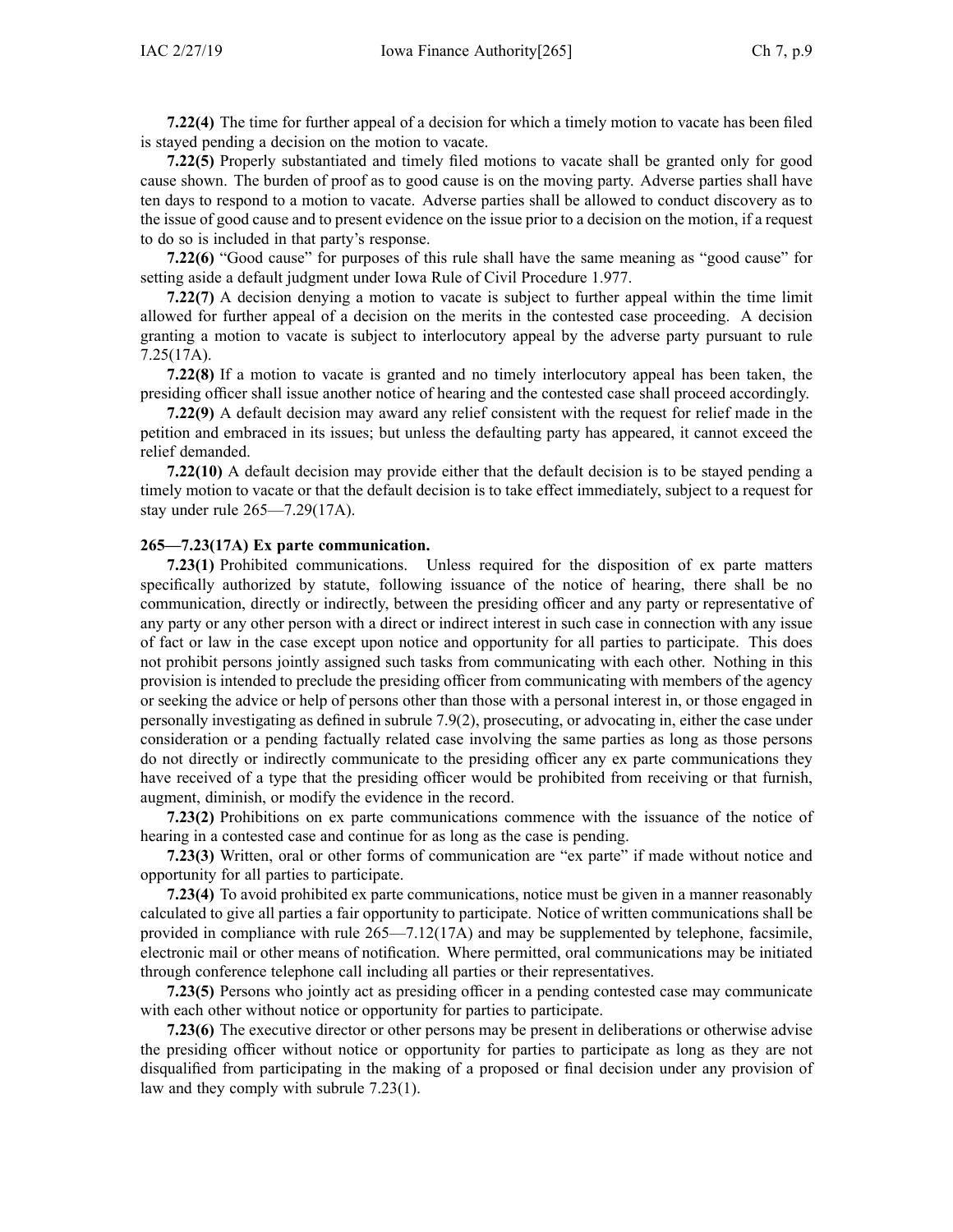**7.23(7)** Communications with the presiding officer involving uncontested scheduling or procedural matters do not require notice or opportunity for parties to participate. Parties should notify other parties prior to initiating such contact with the presiding officer when feasible, and shall notify other parties when seeking to continue hearings or other deadlines pursuant to rule [265—7.17\(17A\)](https://www.legis.iowa.gov/docs/iac/rule/265.7.17.pdf).

**7.23(8)** Disclosure of prohibited communications. A presiding officer who receives <sup>a</sup> prohibited ex parte communication during the pendency of <sup>a</sup> contested case must initially determine if the effect of the communication is so prejudicial that the presiding officer should be disqualified. If the presiding officer determines that disqualification is warranted, <sup>a</sup> copy of any prohibited written communication, all written responses to the communication, <sup>a</sup> written summary stating the substance of any prohibited oral or other communication not available in written form for disclosure, all responses made, and the identity of each person from whom the presiding officer received <sup>a</sup> prohibited ex parte communication shall be submitted for inclusion in the record under seal by protective order. If the presiding officer determines that disqualification is not warranted, such documents shall be submitted for inclusion in the record and served on all parties. Any party desiring to rebut the prohibited communication must be allowed the opportunity to do so upon written reques<sup>t</sup> filed within ten days after notice of the communication.

**7.23(9)** Promptly after being assigned to serve as presiding officer at any stage in <sup>a</sup> contested case proceeding, <sup>a</sup> presiding officer shall disclose to all parties material factual information received through ex parte communication prior to such assignment unless the factual information has already been or shortly will be disclosed pursuan<sup>t</sup> to Iowa Code subsection [17A.13\(2\)](https://www.legis.iowa.gov/docs/ico/section/17A.13.pdf) or through discovery. Factual information contained in an investigative repor<sup>t</sup> or similar document need not be separately disclosed by the presiding officer as long as such documents have been or will shortly be provided to the parties.

**7.23(10)** The presiding officer may render <sup>a</sup> proposed or final decision imposing appropriate sanctions for violations of this rule including default, <sup>a</sup> decision against the offending party, censure, or suspension, or revocation of the privilege to practice before the authority. Violation of ex parte communication prohibitions by authority personnel shall be reported to the executive director for possible sanctions including censure, suspension, dismissal, or other disciplinary action.

**265—7.24(17A) Recording costs.** Upon request, the authority shall provide <sup>a</sup> copy of the whole or any portion of the record at cost. The cost of preparing <sup>a</sup> copy of the record or of transcribing the hearing record shall be paid by the requesting party.

Parties who reques<sup>t</sup> that <sup>a</sup> hearing be recorded by certified shorthand reporters rather than by electronic means shall bear the cost of that recordation, unless otherwise provided by law.

**265—7.25(17A) Interlocutory appeals.** Upon written reques<sup>t</sup> of <sup>a</sup> party or on its own motion, the board of the authority may review an interlocutory order of the presiding officer. In determining whether to do so, the board shall weigh the extent to which its granting the interlocutory appeal would expedite final resolution of the case and the extent to which review of that interlocutory order by the board at the time it reviews the proposed decision of the presiding officer would provide an adequate remedy. Any reques<sup>t</sup> for interlocutory review must be filed within 14 days of issuance of the challenged order, but no later than the time for compliance with the order or the date of hearing, whichever is first.

## **265—7.26(17A) Posthearing procedures and orders.**

**7.26(1)** *Filing by parties of briefs and proposed findings.* The presiding officer may ask the partiesto submit proposed findings and conclusions of law and <sup>a</sup> proposed order or briefs. Copies of the submission shall be served on all parties. The submission schedule, including waiver or briefs, shall be determined at the close of the hearing.

#### **7.26(2)** *Final decision or order.*

*a.* When <sup>a</sup> quorum of the entire board of the authority presides over the reception of evidence at the hearing, its decision is <sup>a</sup> final decision. The decision shall be in writing and shall include findings of fact and conclusions of law in conformance with Iowa Code chapter [17A](https://www.legis.iowa.gov/docs/ico/chapter/17A.pdf).

*b.* In <sup>a</sup> contested case in which the hearing is held before an administrative law judge or <sup>a</sup> panel of the authority's board members constituting less than <sup>a</sup> quorum of the board, the presiding officer or panel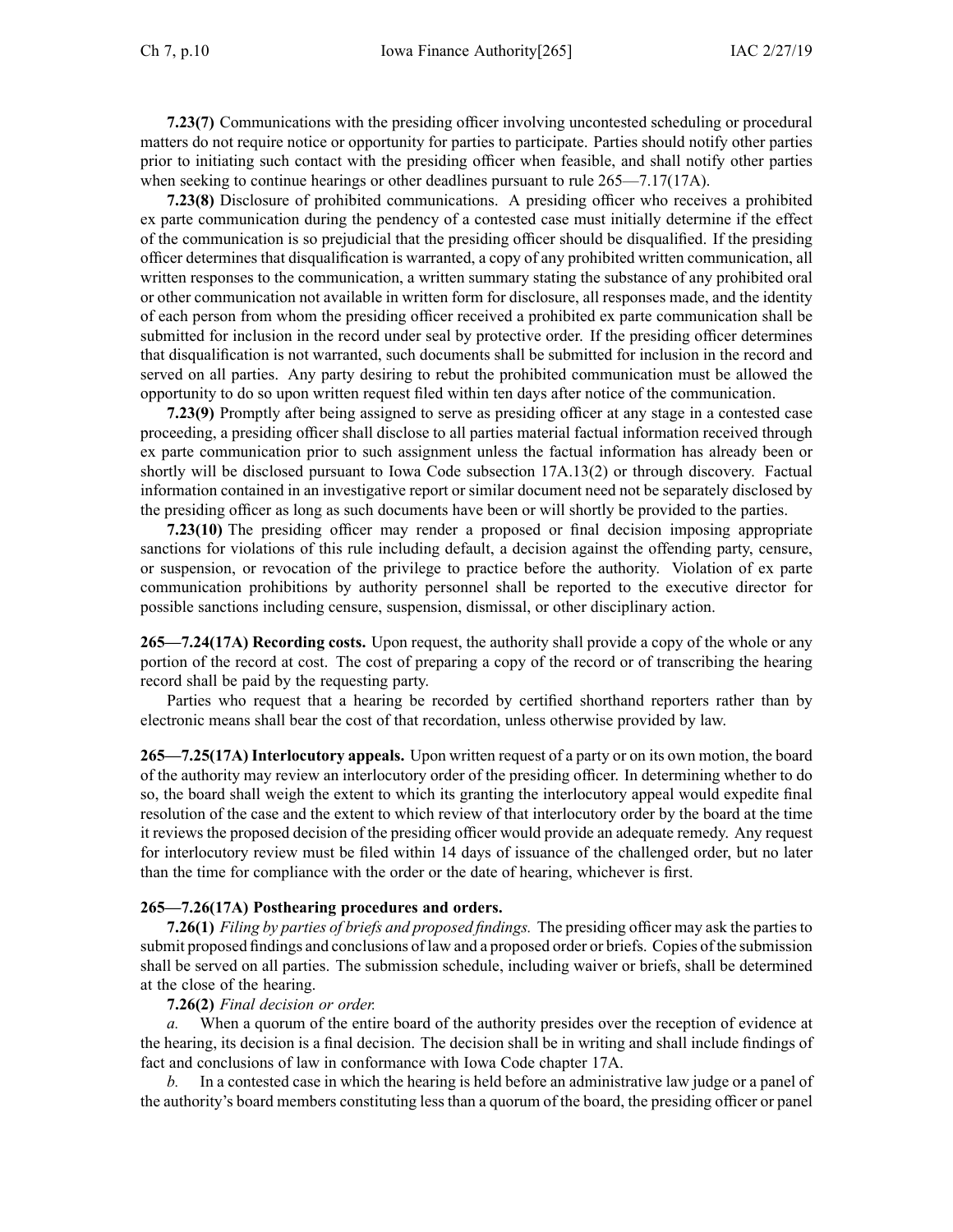shall render <sup>a</sup> proposed decision. The proposed decision shall be in writing and shall include findings of fact and conclusions of law in conformance with Iowa Code chapter [17A](https://www.legis.iowa.gov/docs/ico/chapter/17A.pdf). The proposed decision becomes the final decision of the authority without further proceedings unless there is an appeal to, or review on motion of, the authority within 30 days.

**7.26(3)** *Decisions and orders.*

*a. By whom prepared.* The presiding officer who presided at the reception of evidence shall prepare <sup>a</sup> proposed or final decision or order in each case. Findings of fact shall be prepared by the presiding officer at the reception of the evidence in <sup>a</sup> case unless the officer becomes unavailable. If the officer is unavailable, the findings of fact may be prepared by another person qualified to be <sup>a</sup> presiding officer who has read the record, unless demeanor of witnesses is <sup>a</sup> substantial factor. If demeanor is <sup>a</sup> substantial factor and the presiding officer is unavailable, the portions of the hearing involving demeanor shall be heard again or the case shall be dismissed.

*b. Content of decision or order.* The proposed or final decision or order shall:

(1) Be in writing or stated in the record.

(2) Include findings of fact. Findings of fact, if set forth in statutory language, shall be accompanied by <sup>a</sup> concise and explicit statement of underlying facts supporting the findings. If <sup>a</sup> party submitted proposed finding of fact in accordance with subrule [7.26\(1\)](https://www.legis.iowa.gov/docs/iac/rule/265.7.26.pdf), the decision or order shall include <sup>a</sup> ruling upon each proposed finding.

(3) Include conclusions of law, supported by cited authority or reasoned opinion.

*Delivery.* A copy of the proposed decision or order shall be delivered to the parties either by personal service or by certified mail, return receipt requested.

# **265—7.27(17A) Appeals and review.**

**7.27(1)** *Appeal by party.* Any adversely affected party may appeal <sup>a</sup> proposed decision to the board of the authority within 30 days after issuance of the proposed decision.

**7.27(2)** *Review.* The board of the authority may initiate review of <sup>a</sup> proposed decision on its own motion at any time within 30 days following the issuance of such <sup>a</sup> decision.

**7.27(3)** *Notice of appeal.* An appeal of <sup>a</sup> proposed decision is initiated by filing <sup>a</sup> timely notice of appeal with the authority. The notice of appeal must be signed by the appealing party or <sup>a</sup> representative of that party and contain <sup>a</sup> certificate of service. If <sup>a</sup> member of the authority's board or the authority initiates review of <sup>a</sup> proposed decision, the executive director shall mail <sup>a</sup> notice of review to all parties. The notice of appeal or the notice of review shall specify:

*a.* The parties initiating the appeal;

*b.* The proposed decision or order appealed from;

*c.* The specific findings or conclusions to which exception is taken and any other exceptions to the decision or order;

- *d.* The relief sought;
- *e.* The grounds for relief.

**7.27(4)** *Requests to presen<sup>t</sup> additional evidence.* A party may reques<sup>t</sup> the taking of additional evidence only by establishing that the evidence is material, that good cause existed for the failure to presen<sup>t</sup> the evidence at the hearing, and that the party has not waived the right to presen<sup>t</sup> the evidence. A written reques<sup>t</sup> to presen<sup>t</sup> additional evidence must be filed with the notice of appeal or, by <sup>a</sup> nonappealing party, within 14 days of service of the notice of appeal. The board of the authority may remand <sup>a</sup> case to the presiding officer for further hearing or may itself preside at the taking of additional evidence.

**7.27(5)** *Scheduling.* The authority shall issue <sup>a</sup> schedule for consideration of the appeal.

**7.27(6)** *Briefs and arguments.* Unless otherwise ordered, within 20 days of the notice of appeal or order for review, each appealing party may file exceptions and briefs. Within 20 days thereafter, any party may file <sup>a</sup> responsive brief. Briefs shall cite any applicable legal authority and specify relevant portions of the record in that proceeding. Written requests to presen<sup>t</sup> oral argumen<sup>t</sup> shall be filed with the briefs.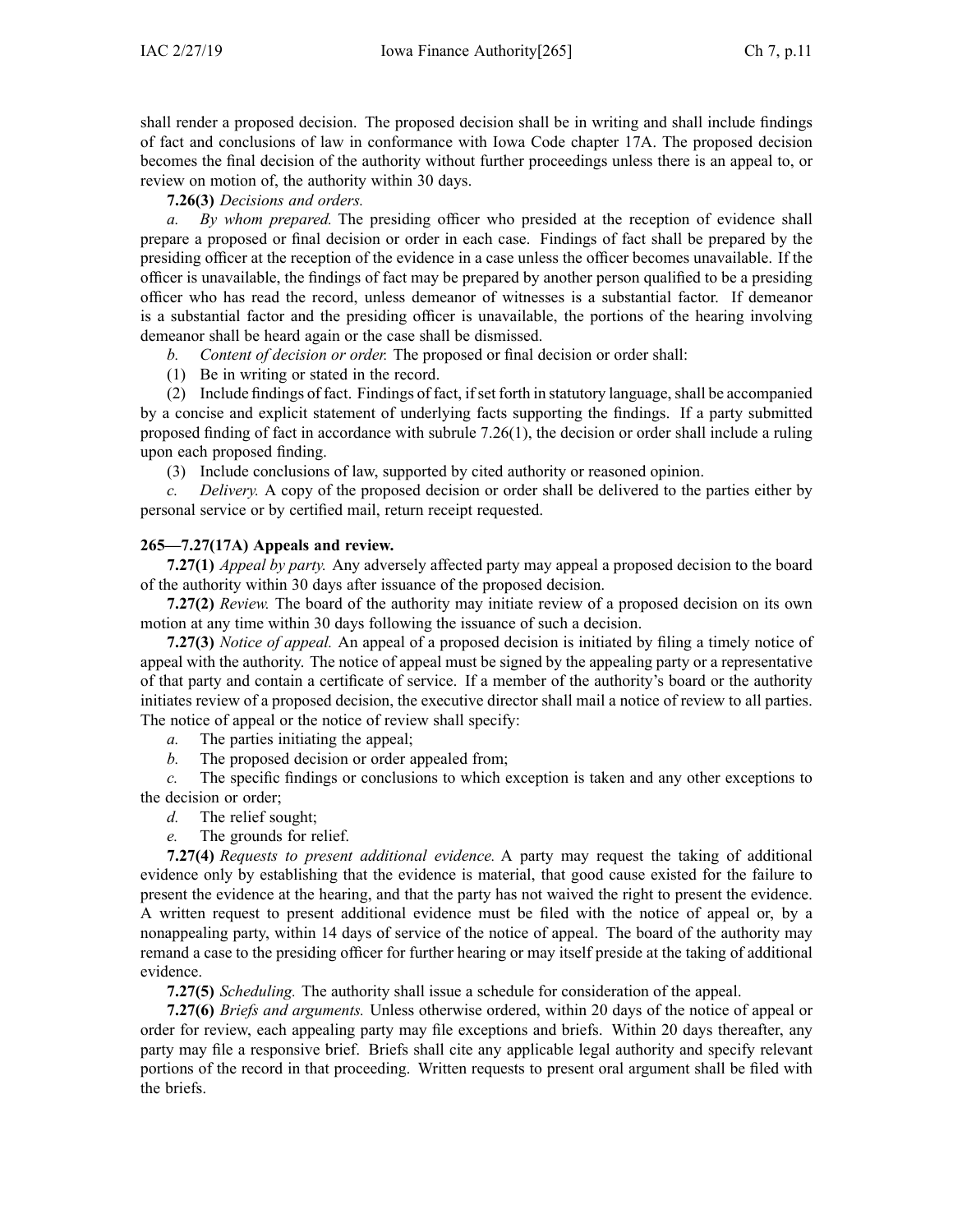The authority may resolve the appeal on the briefs or provide an opportunity for oral argument. The authority may shorten or extend the briefing period as appropriate.

### **265—7.28(17A) Applications for rehearing.**

**7.28(1)** *By whom filed.* Any party to <sup>a</sup> contested case proceeding may file an application for rehearing from <sup>a</sup> final order.

**7.28(2)** *Content of application.* The application for rehearing shall state on whose behalf it is filed, the specific grounds for rehearing, and the relief sought. In addition, the application shall state whether the applicant desires reconsideration of all or par<sup>t</sup> of the authority decision on the existing record and whether, on the basis of the grounds enumerated in subrule [7.27\(4\)](https://www.legis.iowa.gov/docs/iac/rule/265.7.27.pdf), the applicant requests an opportunity to submit additional evidence.

**7.28(3)** *Time of filing.* The application shall be filed with the authority within 20 days after issuance of the final decision.

**7.28(4)** *Notice to other parties.* A copy of the application shall be timely mailed by the applicant to all parties of record not joining therein. If the application does not contain <sup>a</sup> certificate of service, the authority shall serve copies on all parties.

**7.28(5)** *Disposition.* Any application for <sup>a</sup> rehearing shall be deemed denied unless the authority grants the application within 20 days after its filing.

### **265—7.29(17A) Stays of authority actions.**

**7.29(1)** *When available.*

*a.* Any party to <sup>a</sup> contested case proceeding may petition the authority for <sup>a</sup> stay of an order issued in that proceeding or for other temporary remedies, pending review by the authority. The petition shall be filed with the notice of appeal and shall state the reasons justifying <sup>a</sup> stay or other temporary remedy. The authority may rule on the stay or authorize the presiding officer to do so.

*b.* Any party to <sup>a</sup> contested case proceeding may petition the authority for <sup>a</sup> stay or other temporary remedies pending judicial review of all or par<sup>t</sup> of that proceeding. The petition shall state the reasons justifying <sup>a</sup> stay or other temporary remedy.

**7.29(2)** *When granted.* In determining whether to gran<sup>t</sup> <sup>a</sup> stay, the presiding officer or authority shall consider the factors listed in 1998 Iowa Acts, chapter 1202, section 23(5c).

**7.29(3)** *Vacation.* A stay may be vacated by the issuing authority upon application of the authority or any other party.

**265—7.30(17A) No factual dispute contested cases.** If the parties agree that no dispute of material fact exists as to <sup>a</sup> matter that would be <sup>a</sup> contested case if such <sup>a</sup> dispute of fact existed, the parties may presen<sup>t</sup> all relevant admissible evidence either by stipulation or otherwise as agreed by the parties, without necessity for the production of evidence at an evidentiary hearing. If such agreemen<sup>t</sup> is reached, <sup>a</sup> jointly submitted schedule detailing the method and timetable for submission of the record, briefs and oral argumen<sup>t</sup> should be submitted to the presiding officer for approval as soon as practicable. If the parties cannot agree, any party may file and serve <sup>a</sup> motion for summary judgment pursuan<sup>t</sup> to the rules governing such motions.

#### **265—7.31(17A) Emergency adjudicative proceedings.**

**7.31(1)** *Necessary emergency action.* To the extent necessary to preven<sup>t</sup> or avoid immediate danger to the public health, safety, or welfare and, consistent with the Constitution and other provisions of law, the authority may issue <sup>a</sup> written order in compliance with 1998 Iowa Acts, chapter 1202, section 21, to suspend <sup>a</sup> license in whole or in part, order the cessation of any continuing activity, order affirmative action, or take other action within the jurisdiction of the authority by emergency adjudicative order. Before issuing an emergency adjudicative order the authority shall consider factors including, but not limited to, the following:

*a.* Whether there has been <sup>a</sup> sufficient factual investigation to ensure that the authority is proceeding on the basis of reliable information;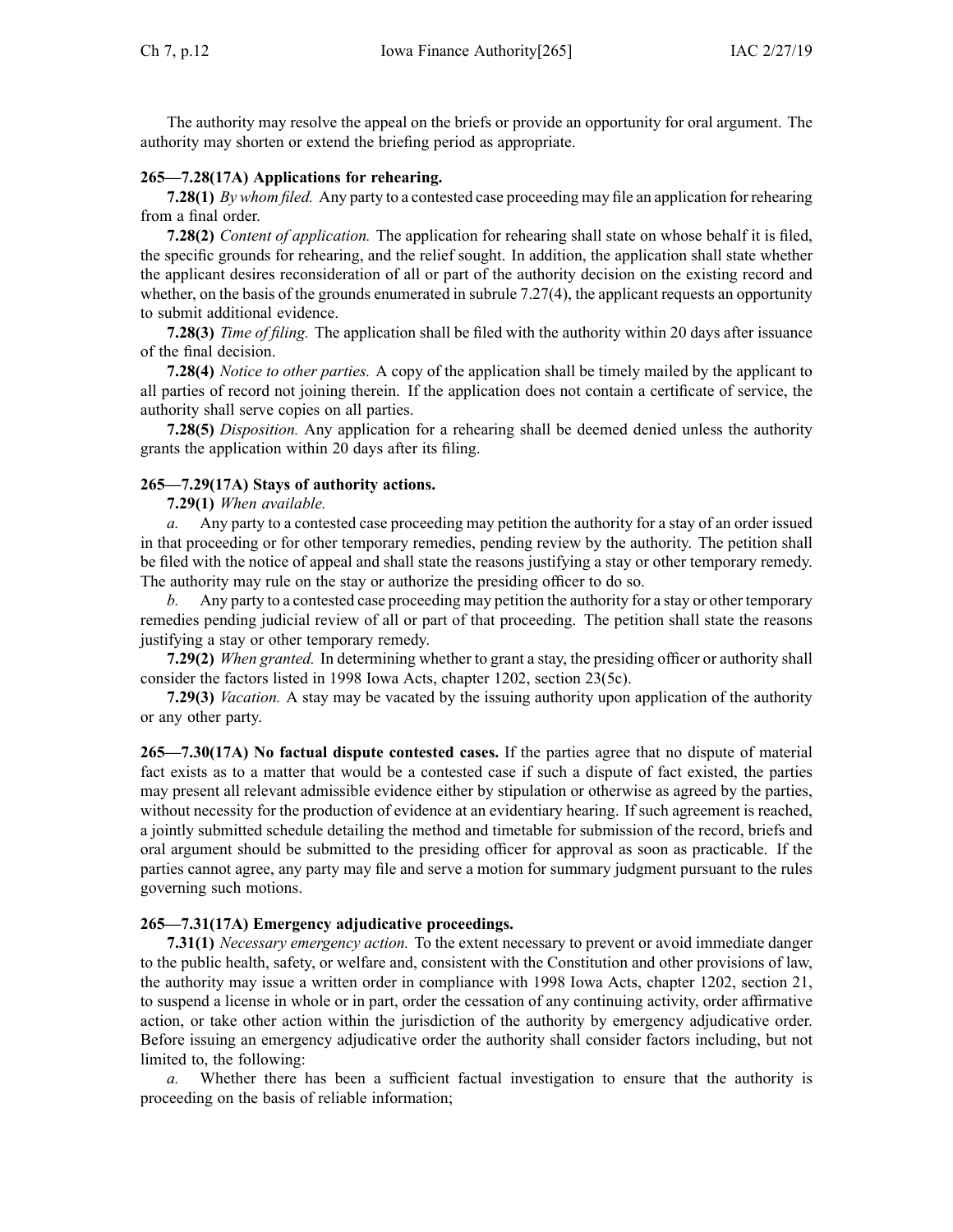*b.* Whether the specific circumstances which pose immediate danger to the public health, safety or welfare have been identified and determined to be continuing;

*c.* Whether the person required to comply with the emergency adjudicative order may continue to engage in other activities without posing immediate danger to the public health, safety or welfare;

*d.* Whether imposition of monitoring requirements or other interim safeguards would be sufficient to protect the public health, safety or welfare; and

*e.* Whether the specific action contemplated by the authority is necessary to avoid the immediate danger.

### **7.31(2)** *Issuance of order.*

*a.* An emergency adjudicative order shall contain findings of fact, conclusions of law, and policy reasons to justify the determination of an immediate danger in the authority's decision to take immediate action.

*b.* The written emergency adjudicative order shall be immediately delivered to persons who are required to comply with the order by utilizing one or more of the following procedures:

(1) Personal delivery;

- (2) Certified mail, return receipt requested, to the last address on file with the authority;
- (3) Certified mail to the last address on file with the authority;
- (4) First-class mail to the last address on file with the authority; or

(5) Fax. Fax may be used as the sole method of delivery if the person required to comply with the order has filed <sup>a</sup> written reques<sup>t</sup> that authority orders be sent by fax and has provided <sup>a</sup> fax number for that purpose.

*c.* To the degree practicable, the authority shall select the procedure for providing written notice that best ensures prompt, reliable delivery.

**7.31(3)** *Oral notice.* Unless the written emergency adjudicative order is provided by personal delivery on the same day that the order issues, the authority shall make reasonable immediate efforts to contact by telephone the persons who are required to comply with the order.

**7.31(4)** *Completion of proceedings.* After the issuance of an emergency adjudicative order, the authority shall proceed as quickly as feasible to complete any proceedings that would be required if the matter did not involve an immediate danger.

Issuance of <sup>a</sup> written emergency adjudicative order shall include notification of the date on which the authority's proceedings are scheduled for completion. After issuance of an emergency adjudicative order, continuance of further authority proceedings to <sup>a</sup> later date will be granted only in compelling circumstances upon application in writing.

**265—7.32(17A,16) Informal procedure prior to hearing.** Any person who desires to pursue informal settlement of any contested case may make <sup>a</sup> reques<sup>t</sup> for an informal settlement to the executive director. When the authority is <sup>a</sup> party, all informal settlements shall be made by the executive director. All informal settlements are subject to ratification by the authority. A reques<sup>t</sup> for informal settlement should be received by the executive director not less than 15 days before the board meeting at which it is to be considered. The executive director shall schedule consideration of the reques<sup>t</sup> at the next regular board meeting occurring more than 15 days after the reques<sup>t</sup> for an informal settlement is made. Not more than 10 days after the authority meeting at which the reques<sup>t</sup> is scheduled for consideration, the executive director will notify the petitioner in writing of the authority's disposition of the request. If the authority determines that <sup>a</sup> conference is appropriate, the party will be notified when, where, and with whom such <sup>a</sup> conference is to be held. The terms of any settlement agreed to by the parties shall be embodied in <sup>a</sup> written stipulation. Upon receipt of the request, all formal contested case procedures are stayed, excep<sup>t</sup> in the case of emergency orders as provided in rule [265—7.31\(17A\)](https://www.legis.iowa.gov/docs/iac/rule/265.7.31.pdf). If informal settlement is unsuccessful, formal contested case proceedings may be instituted in accordance with rule [265—7.5\(17A\)](https://www.legis.iowa.gov/docs/iac/rule/265.7.5.pdf).

These rules are intended to implement Iowa Code chapter [17A](https://www.legis.iowa.gov/docs/ico/chapter/17A.pdf) as amended by 1998 Iowa Acts, chapter 1202.

> [Filed 12/17/82, Notice 11/10/82—published 1/5/83, effective 2/9/83] [Filed emergency 7/26/85—published 8/14/85, effective 7/26/85]